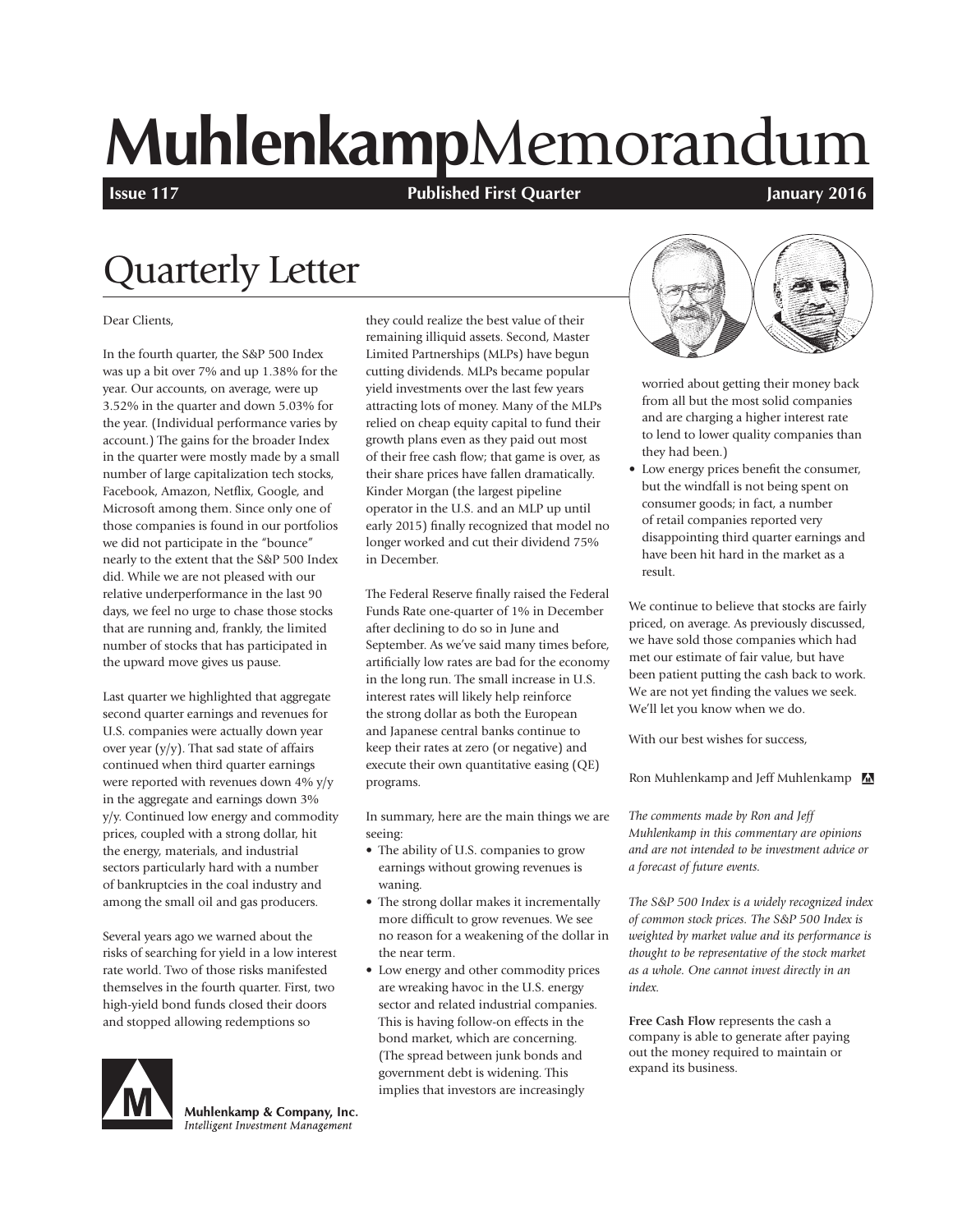### Investment Seminar: Recap

*On December 3, 2015, portfolio managers Ron and Jeff Muhlenkamp provided an update on the checklist they use to monitor the investment climate. Over the past several years, the stock market, in general, has been acting as though we've had a normal recovery from a normal recession. The items on their checklist indicate otherwise: there is a gap between how the stock market is performing and how the economy is performing.* 

*Highlights follow; a video archive of the entire seminar is available on our website. Please let us know what you think.*

#### **Consumer Spending**

During a recession, people generally work harder, spend less, and save a bit more. Once the fear of losing a job dissipates, there's typically a "snapback" in consumer spending. For example, after the deep recession of 1982-83, there were years of 5-6% growth in retail sales. More recently, after the 2000-01 recession and through

2007, growth in same-store sales averaged 3-4%.

We did not experience a snapback in retail sales after the 2008-09 recession. Each of the past five years, despite forecasts of 3.5-4% growth, retail sales have actually grown at 2-2.5%. This past year, growth in same-store sales was 2%. We believe this is a reflection of a "half-speed" economic recovery: U.S. Gross Domestic Product (GDP), when adjusted for inflation and computed on a per person basis, is growing at 1%. So, while economists report that we're ahead in the aggregate, it may feel like we're still in recession on a per person basis—a sentiment exhibited by lackluster consumer confidence, which, six years after the recession, is only now returning to normal.

From 1950-2007, the U.S. economy grew at  $\sim$ 2% after inflation on a per person basis. Real GDP growth at 2% per capita since 1950 results in us being three times as prosperous as our grandparents! Think of how much better you live than your grandparents did at your age. **This trend is now at risk.**

In October 2010, Ron asserted that the U.S. had chosen the path of Japan. It's now playing out. Japan's economy has been flat over 20 years. The U.S. economy on a real, per capita basis, has now been flat for seven years.

#### **Business Investment**

With every recession, there's a decrease in capacity utilization by businesses. During the 2008-09 recession, it dropped from 81% to 67%. This metric has yet to return to 80%, the historic benchmark for building new plants and/or hiring new people. (Capacity utilization is currently around 78%.) New orders for durable goods have yet to exceed 2006-07 levels. Despite very low interest rates, businesses have not borrowed to expand their physical plant. Companies, on average, have enough capacity! It also helps explain why full-time employment is only now getting back to pre-recession levels. But here's the snag: The U.S. population, grows by 1% per year, so when you examine full-time employment as a ratio, the percent of employed adults has gone from 63% (pre-recession) to 58% (today). That's 5% fewer full-time employees, per capita, than we had six or seven years ago!

We learned in the 1980-90s, there's no limit to what people are willing to spend. The question remains: Is there a limit to what they are willing to produce? If it doesn't pay for people to work, the economy won't grow. If it doesn't pay for employers to build and hire, the economy won't grow.

#### **Credit Default/Bank Health**

The credit crisis in the U.S. ended in 2009- 10. Bank balance sheets are now healthy.

#### **Velocity of Money**

The velocity (turnover) of money continues to be minimal. Consumers aren't borrowing to buy houses. (They have borrowed for college tuition, which may be the next problem.) Companies aren't borrowing to build plant; (see above).

#### **Federal Reserve (Fed) and U.S. Treasury**

The Fed has begun to allow short-term interest rates to move up. We don't think an increase in short-term interest rates will have much effect on long-term interest rates; consequently, we own no bonds.

#### **Taxes and Regulation**

The debate regarding taxes is ongoing. One party argues government spending is critical and we have to increase taxes to increase spending. The other party claims, at some point, taxes and/or deficits kill the economy and we have to cut back on spending. For individuals, we've had income tax rates as high as 90% (following WW II-1964) and as low as 28% (1988), but politicians have never been able to squeeze more than 19% or 20% of GDP out of the American public to send to Washington, DC.

In the meantime, put yourself in the shoes of an employer: You know regulations are going up (half of the regulations under the Dodd-Frank bill haven't been written yet); you've been promised that your taxes are going up; and you're being pressured to raise (minimum) wages. Would you borrow money to build plant and hire people?

#### **The European Union (EU) and Japan**

Abnormal things are happening with interest rates in Europe and Japan. Negative real rates of return (nominal interest rate minus inflation) have historically happened with some degree of frequency, but negative nominal interest rates—paying the borrower to take your money for a period of time—are highly unusual. This is taking place in Japan, France, Germany, Belgium, Denmark, and Switzerland. As an example, Switzerland's central bank is intentionally generating negative nominal rates, prodding investors to get their money out of the bank and into circulation within the economy, and to keep foreign money out.

#### What's happening with currencies?

As our central bank (Fed) ended QE in October 2014, the European Central Bank (ECB) began its own version of QE in 2015. As a result, the value of the euro is declining against the dollar, which, while hurting the EU consumer, is helping their exporters. (Germany, in particular, is export-driven.)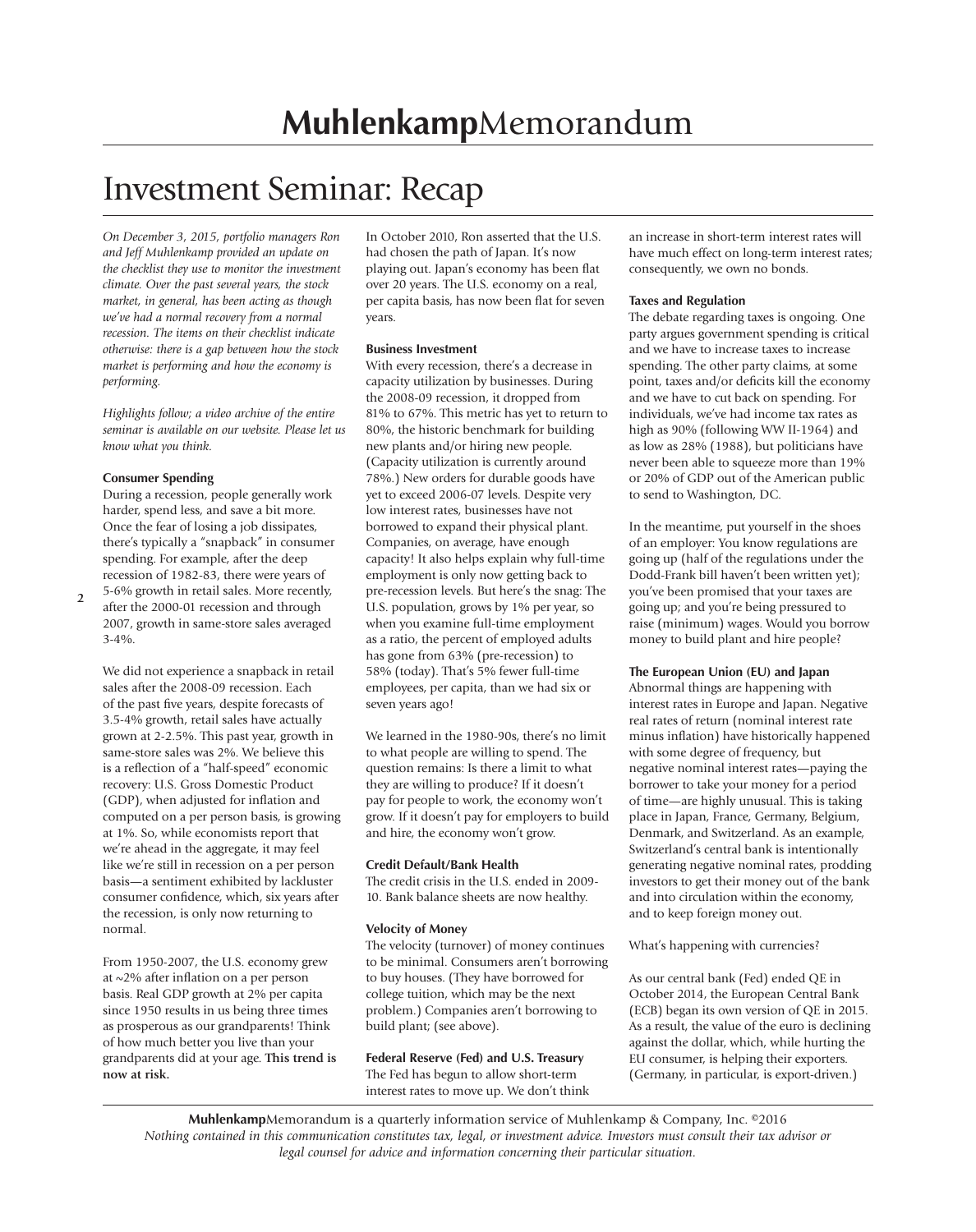The Bank of Japan (BoJ) embarked on its version of QE after Prime Minister Abe got elected in 2012. With the BoJ balance sheet expanding faster than the Fed's, the yen, too, weakened against the dollar—hurting Japanese consumers, while helping their exporters. Recently, some observers have been expecting an increase in Japan's QE, as they have been unable to reach their inflation target. The BoJ has declined to do that, but it hasn't slowed the program either.

Worth noting: In November 2014, Japan's national pension fund overhauled its allocation of assets, decreasing the amount that went into Japanese bonds and increasing the amount that went into domestic equities and foreign assets. This movement will tend to further punish the yen, while driving up the level of foreign currency they are buying. In a similar vein, Morgan Stanley published a study indicating German investors began a massive shift from European bonds into U.S. bonds in 2015, contributing significantly to the exchange rate movement. They further believe that the shift from European to U.S. bonds will continue for the rest of this decade.

With the combination of negative nominal interest rates and devalued currencies, it is no wonder Japanese and European investors are selling domestic bonds and taking their money overseas in a search of a better return.

#### **China, Russia, and Commodities**

The Chinese government intentionally encouraged growth through capital formation (building roads, bridges, buildings, factories) from 2000-2009. Recognizing further investment in those endeavors is wasteful, the Chinese government is encouraging consumption as a growth driver for their whole economy. Over the last 10 years, growth in consumption has been pretty steady at 4%.

China's shift in strategy matters because China had become the dominant source of incremental demand for commodities in the world through its focus on growth through capital formation. Since it takes 5-10 years to put a new mine into production, producers started investing in new capacity in the early 2000s, believing Chinese

demand would continue to grow at previous rates. That new capacity came online early in this decade, about the time Chinese demand growth began to slow. There is now a glut in a number of hard commodities and because producers borrowed to build the new plants, they will not shut them down—they must generate cash in order to meet their obligations. Oversupply in copper and iron ore has been driving prices down since 2011; the same is true of steel and coal.

Crude oil has also been declining in price, but the reasons are different. Coming out of the 2008-09 recession, the price of crude oil on an international basis stabilized around \$100 per barrel, until the summer of 2014 when U.S. shale drilling began to create an oversupply. Expectations were high going into Thanksgiving 2014 that Saudi Arabia would cut production to put a floor under oil prices. The Saudis declined to do so, in fact, increasing production since then. Russia and Iraq have also increased production—and Iran has announced its intention to do so once sanctions are lifted. Recently, the price of crude oil has stayed in a band between \$35 and \$50 per barrel. U.S. shale production is declining as U.S. producers cut capital investment—and the major international oil companies have cut capital outlays as well—which will have an effect on supply after a lag best measured in years. In the meantime, global oil inventories are far higher than the historical average, putting downward pressure on near-term prices.

Countries that rely heavily on the export of commodities have been impacted by the price declines. Hardest hit has been Russia, due to the collapse in crude oil prices. Brazil has also been hit hard by commodity price cuts and is in a nasty recession. Canada is slowly growing, affected by both hard commodities and crude oil. Australia has just emerged from recession. In sum, the "global commodity bust" is taking a toll on a number of countries.

It's taking a toll on a number of U.S. companies, as well. The market indicates Peabody Energy (down 96% in two years) and U.S. Steel (down 75% last two years) are at real risk of bankruptcy; Nucor, less so. A number of coal mining companies

have entered bankruptcy and the remainder may do so. Steel prices are very low due to global oversupply, so the least flexible, most indebted U.S. producers are in real trouble. The oil and gas industry has quit spending money on new wells; a few of the smallest exploration and production companies are in bankruptcy. All of these industries have suppliers who are feeling the pain as well, companies like Cummins, which makes diesel engines; Titan Industries (down 75% last two years), which makes tires for large trucks and tractors; and the railroads, which have seen a large decline in coal and oil shipments, etc. This part of the economy is hurting, and the risk is the slowdown in those sectors drags the whole economy into recession.  $\triangle$ 

#### **Announcements**

#### **Investment Seminar Archive Available on Website**

Visit our website for a video archive of our December 3, 2015 investment seminar. If you prefer viewing via DVD, let us know and we'll send you one.

#### **Semi-Annual Conference Call**

Join us for our next conference call, when portfolio managers Ron and Jeff Muhlenkamp discuss what they're seeing in the economy and the markets.

Thursday, February 25, 2016 4:15 pm – 5:00 pm ET

Toll-free number: (888) 862-6557 Conference code: 41568974

#### **Request for Email Address**

Email provides expanded access to time-sensitive information and educational materials, quicker delivery of the *Muhlenkamp Memorandum*, and invitations to investment seminars, webcasts, and conference calls. To be included, call us at (877) 935-5520 extension 4, or go to the "Contact Us" section of our website. Your contact information will not be released to any third party.  $\blacksquare$